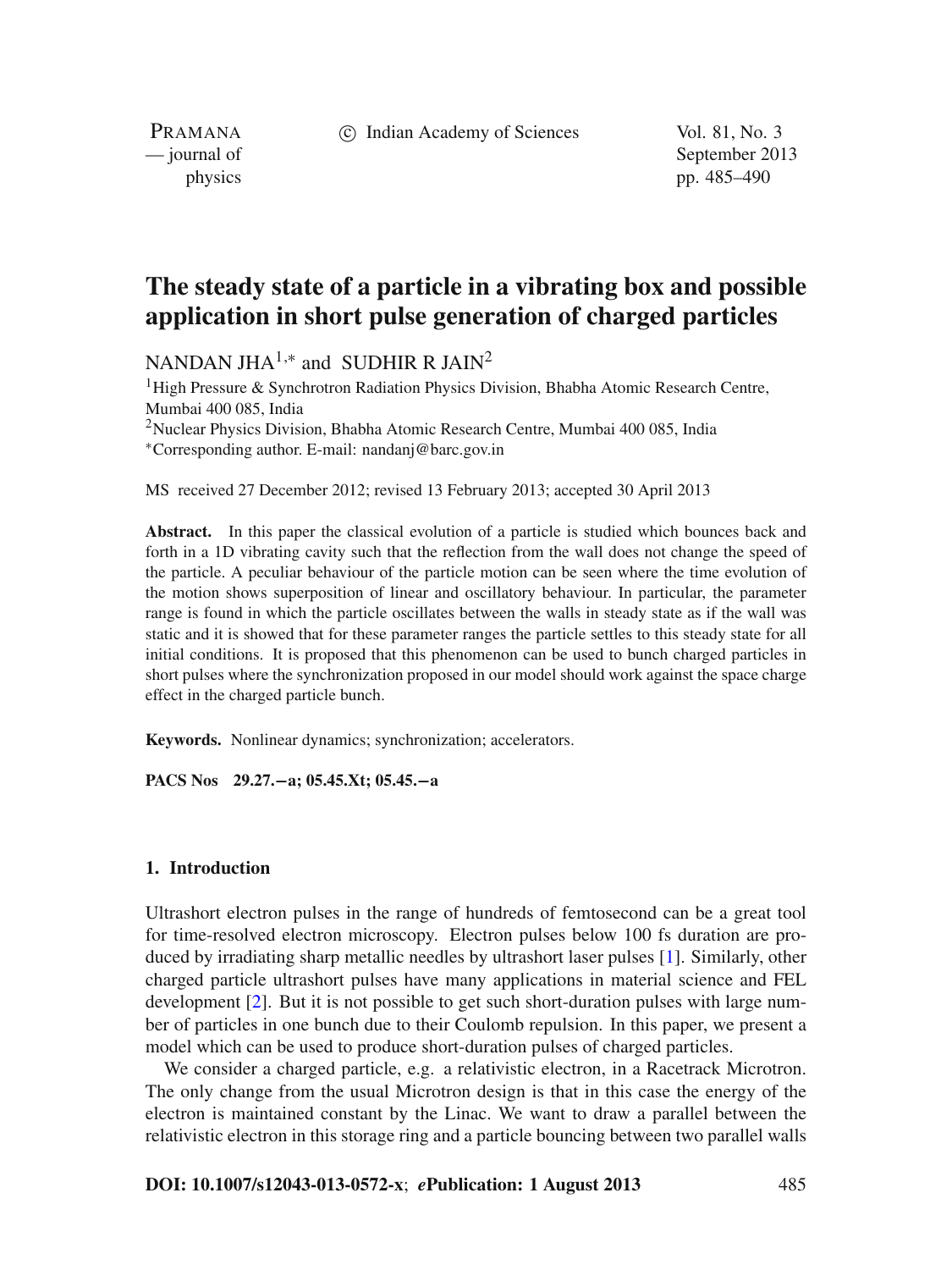(like particle in a 1D box). The motion of an electron in one half of the round trip in microtron can be mapped to the motion of particle from one wall to the other and the motion of electron in the other half of the round trip can be mapped to the return motion of the particle in the 1D box.

#### **2. Model of particle in an oscillating box**

Now, we shall study the particle in this 1D box. The special property of this 1D box system is that the speed of the particle remains the same even after a collision with the walls, even if the walls are vibrating. This property distinguishes this model from Fermi acceleration model [\[3](#page-5-2)] where the speed of the particle changes after collision with the oscillating wall. This can happen in two cases: (a) if the particle considered is moving at (or very near) the speed of light and the walls are suitable reflectors that only reverse the direction of the particle. This case is closely related to an electron in the storage ring since there also the electron is relativistic and the speed remains the same throughout the ring. Small perturbations can only change their paths but not their speeds. (b) If the particle has a finite velocity and the walls are made such that they reflect the particles back with the same speed they came with.

We consider the case when one of the walls is oscillating sinusoidaly (but without changing the speed of the particle on collision). The speed of the particle will not change on collision with the wall if the particle is highly relativistic and small perturbation in energy by colliding with the moving wall will not change the velocity of the particle. Therefore, the particle in each round trip will travel more or less distance depending on the phase of the oscillating wall it encounters.

Let the time taken by the particle for one full round trip when both walls are static is *T*0. If one wall starts oscillating at time zero and time taken for the particle to reach the static wall after *N* round trips is denoted by  $T_N$ , then after  $(N + 1)$ th round trip,

<span id="page-1-0"></span>
$$
T_{N+1} = T_N + (T_0 + t_0 \cos \phi_{N+1}),
$$
\n(1)

where  $t_0$  is amplitude of the time delay due to the extra distance travelled by the particle because of the vibration of the wall and  $\phi_{N+1}$  is the phase of oscillation of the wall. We are recording the time  $T_N$  when the particle returns back to the static wall after N round trips. The phase  $\phi_N$  is the phase of the oscillating wall when the particle reaches the oscillating wall in *N*th round trip. For the phase  $\phi_N$  we have

$$
\phi_{N+1} - \phi_N = \omega t,\tag{2}
$$

where  $\omega$  is the angular velocity of oscillations of the wall and *t* is the time taken by the particle to reach the vibrating wall after one round trip from the previous interaction with the oscillating wall. Therefore,

<span id="page-1-1"></span>
$$
\phi_{N+1} - \phi_N = \omega \left( \frac{T_0 + t_0 \cos \phi_N}{2} + \frac{T_0 + t_0 \cos \phi_{N+1}}{2} \right)
$$
  

$$
\phi_{N+1} - \frac{\omega t_0 (\cos \phi_N + \cos \phi_{N+1})}{2} = \phi_N + \omega T_0.
$$
 (3)

486 *Pramana – J. Phys.***, Vol. 81, No. 3, September 2013**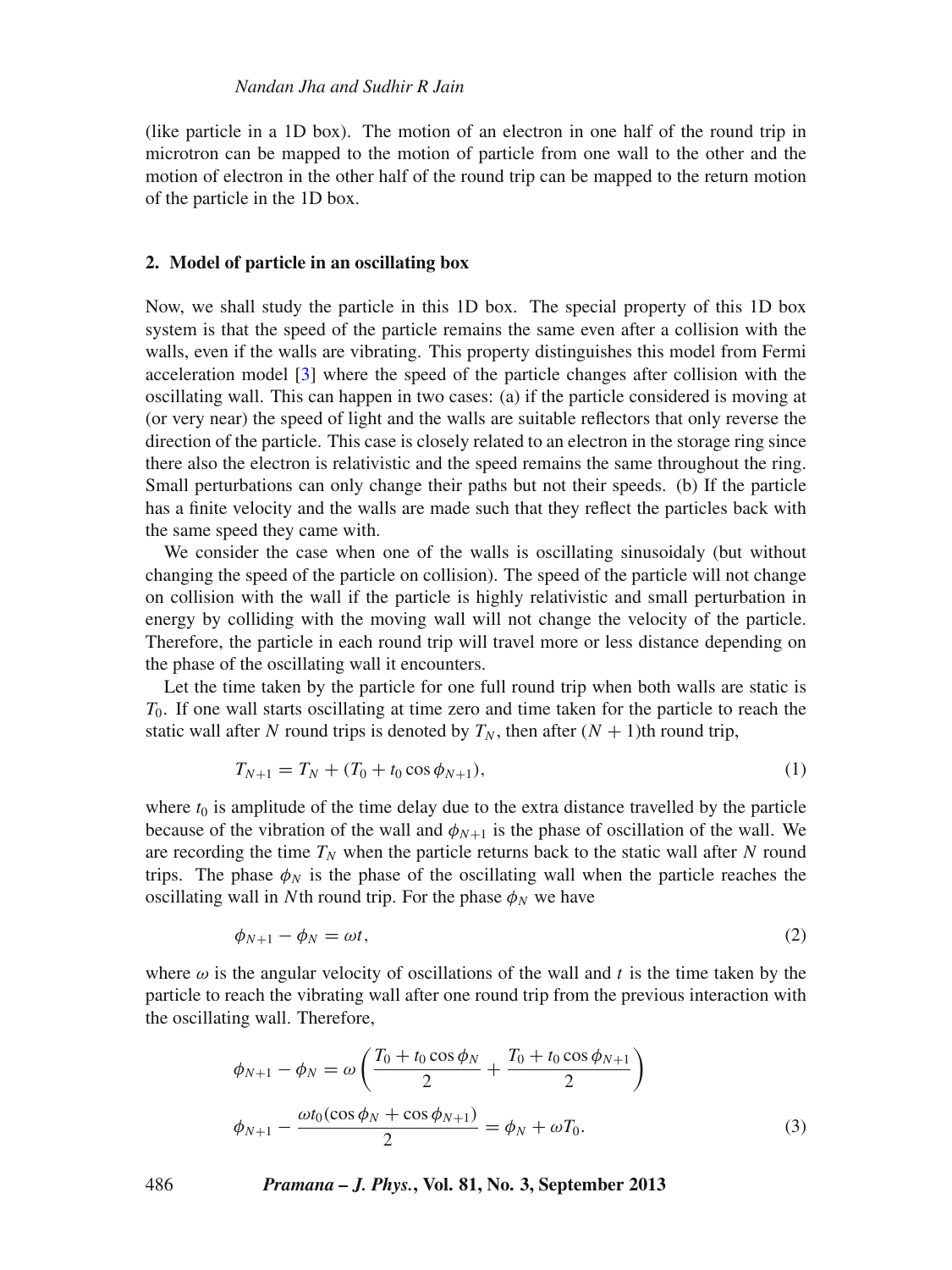To see the change in the total time after  $(N + 1)$  round trips due to the oscillating wall, we subtract  $(N + 1)T_0$  from eq. [\(1\)](#page-1-0) and get

$$
T_{N+1} - (N+1)T_0 = T_N + (T_0 + t_0 \cos \phi_{N+1}) - (N+1)T_0
$$
  

$$
T_{N+1} - (N+1)T_0 = T_N - NT_0 + (t_0 \cos \phi_{N+1}).
$$

If we define the change in round trip time due to vibration of the wall as our new variable, i.e.  $(T_m - mT_0) = R_m$ , then we have a map:

<span id="page-2-0"></span>
$$
R_{N+1} = R_N + t_0 \cos \phi_{N+1}.
$$
\n(4)

<span id="page-2-1"></span>Equations [\(3\)](#page-1-1) and [\(4\)](#page-2-0) are to be solved simultaneously.



**Figure 1.** (a)  $R_N$  vs. number of round trips and (b) fluctuation of  $R_N$  over the linear variation.

*Pramana – J. Phys.***, Vol. 81, No. 3, September 2013** 487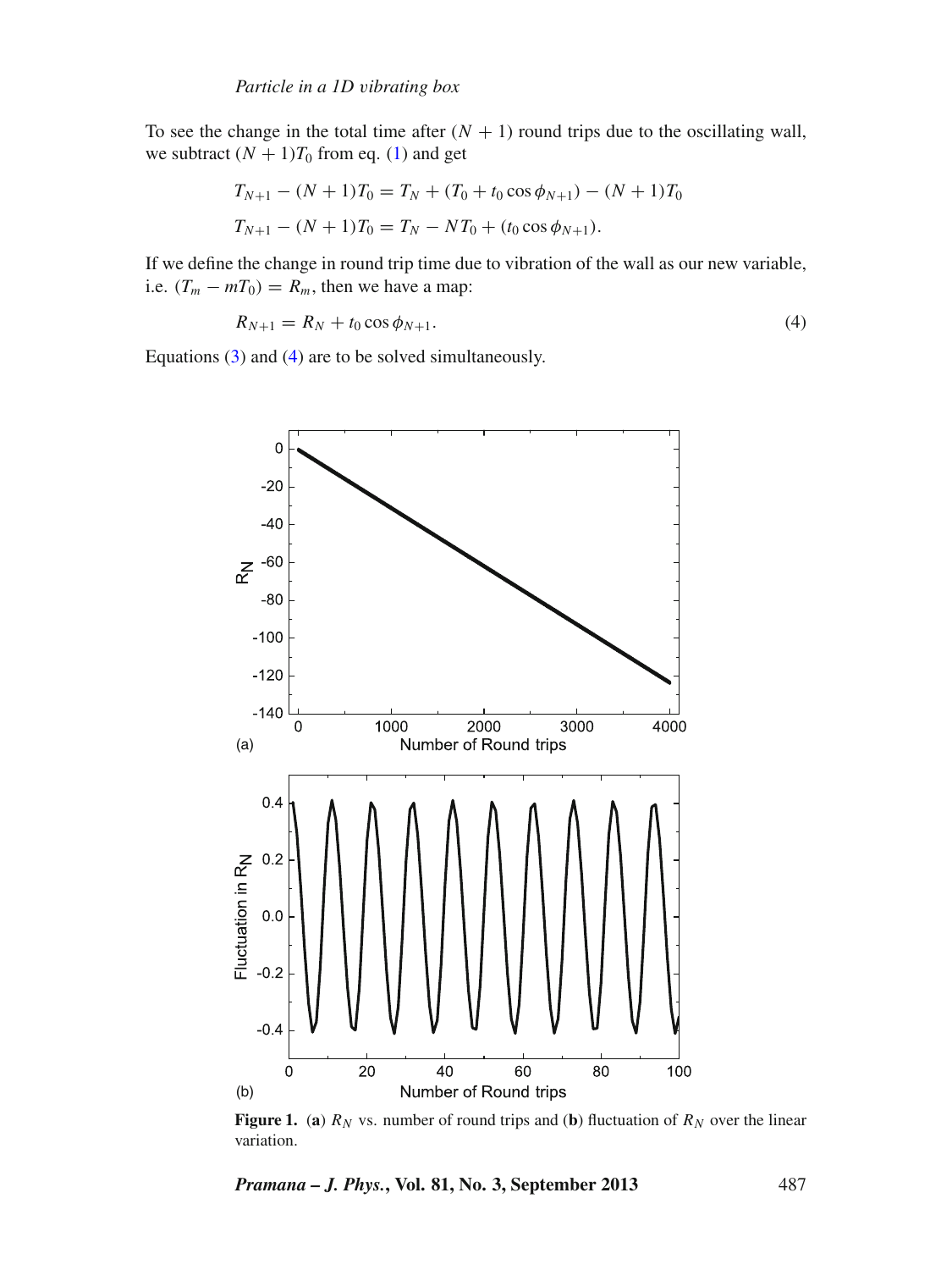During the motion of particle in the cavity, it will interact with the vibrating wall at all possible phases of the vibration of wall. But when the following condition is satisfied,  $\phi_N$ will settle down to a steady state  $\phi_*$  given by eq. [\(6\)](#page-3-0)

<span id="page-3-1"></span><span id="page-3-0"></span>
$$
\omega (T_0 + t_0 \cos \phi_*) = N\pi, \tag{5}
$$

where *N* is an integer. From this we get

$$
\phi_* = \cos^{-1} \left[ \frac{N\pi}{\omega t_0} - \frac{T_0}{t_0} \right]. \tag{6}
$$

Therefore, if parameters  $T_0$ ,  $t_0$ ,  $\omega$  are chosen such that eq. [\(5\)](#page-3-1) is satisfied, then the particle will eventually settle down to this steady state after a few round trips.

#### **3. Numerical simulation results**

To simulate this system, we fix  $T_0 = 1$ ,  $t_0 = 0.25$  and see the behaviour of  $R_N$  and  $\phi_N$  numerically as a function of *N* for different values of  $\omega$ . For all values of  $\omega$  that do not satisfy eq. [\(5\)](#page-3-1), the behaviour of  $R_N$  is generically the same. They all are linear functions of the round trips *N* with some fluctuations superposed on this linear behaviour. In figure [1,](#page-2-1) we have plotted the behaviour of  $R_N$  for the case when  $\omega = 0.2\pi$ .

The time error  $R_N$  increases or decreases linearly with time depending on the system parameters. But after subtracting the straight line behaviour from the plot we see the oscillatory pattern shown in figure [1b](#page-2-1).

In the Fourier spectrum of these oscillatory fluctuations in figure [2,](#page-3-2) we see sharp peaks in the Fourier spectrum. Sharp peaks in Fourier spectrum are indicative of sinusoidal behaviour. From the theory of Fourier transforms, we know that the location of these peaks in the Fourier spectrum give the frequencies of the periodic motions involved. Therefore, as we have two sharp peaks in the Fourier spectrum of fluctuations, we can

<span id="page-3-2"></span>

**Figure 2.** FFT spectrum of the fluctuations in  $R_N$ .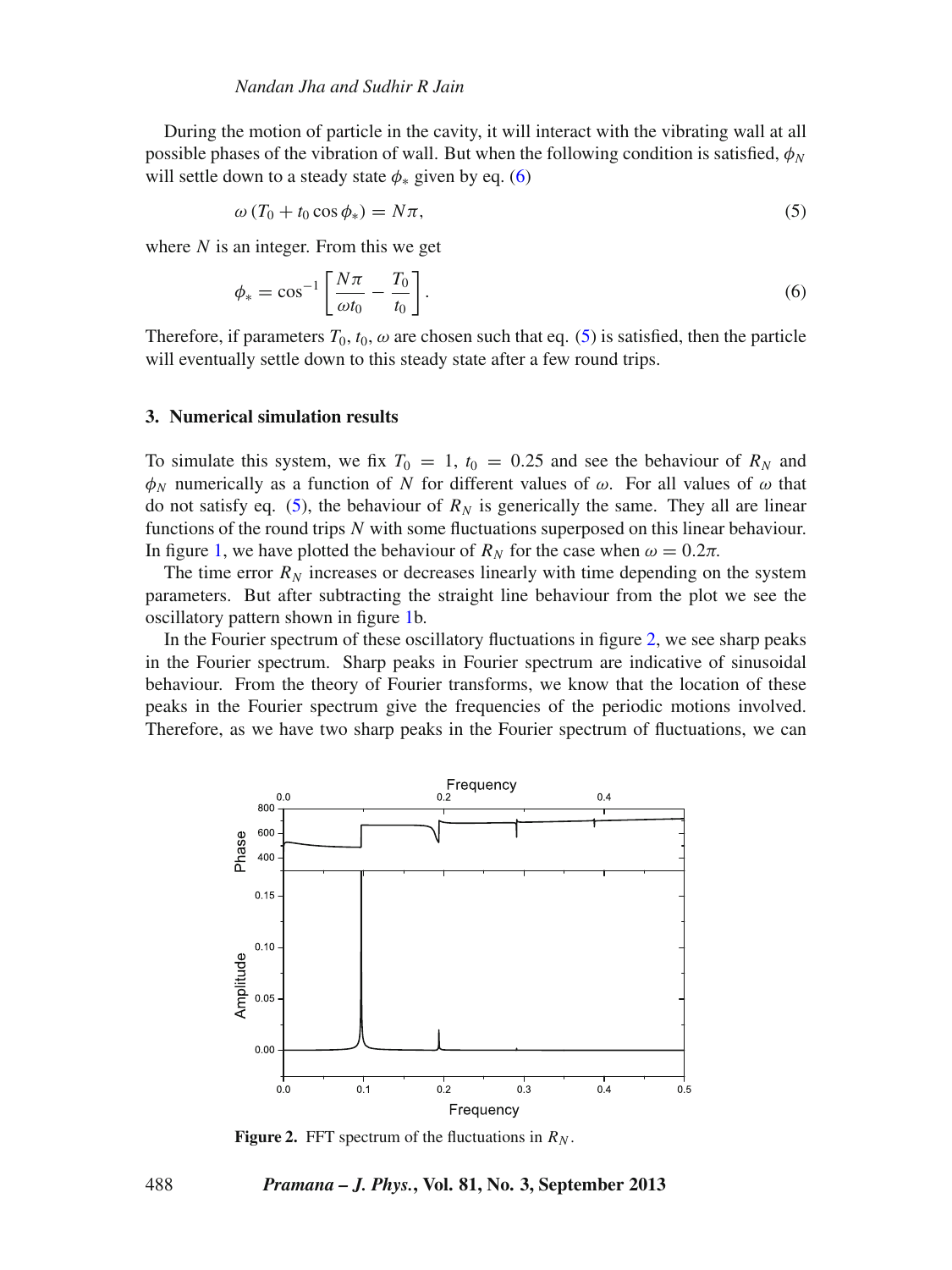### *Particle in a 1D* v*ibrating box*

say that these fluctuations are due to the overlap of two different periodic motions. In our system two periodic motions are taking place, one is the periodic oscillations of the wall and the other is the periodic motions of the particle between the two walls. Therefore, these periodic motions can be seen in the Fourier spectrum of fluctuations. The fact that these fluctuations are superposed on a linearly varying function is not trivial and can only be seen from the numerical simulation.

When we choose  $\omega$  that satisfies eq. [\(5\)](#page-3-1) (e.g.  $\omega = 2\pi$  for our parameters), the phase  $\phi_N$  settles to a steady state after a few round trips (in our case it settles to  $\pi/2$ ).  $R_N$  has no fluctuation. It either varies linearly with the number of round trips or it settles to a constant value if  $\phi_N$  settles to  $\pi/2$ .

<span id="page-4-0"></span>We can see in figure [3](#page-4-0) that for angular frequency of oscillation  $\omega = 2\pi$  of the wall, the particle synchronizes itself with the oscillation of the wall. Therefore, if we have more



**Figure 3.** (a)  $\phi_N$  vs. number of round trips and (b)  $R_N$  vs. number of round trips for  $\omega = 2\pi$ .

*Pramana – J. Phys.***, Vol. 81, No. 3, September 2013** 489